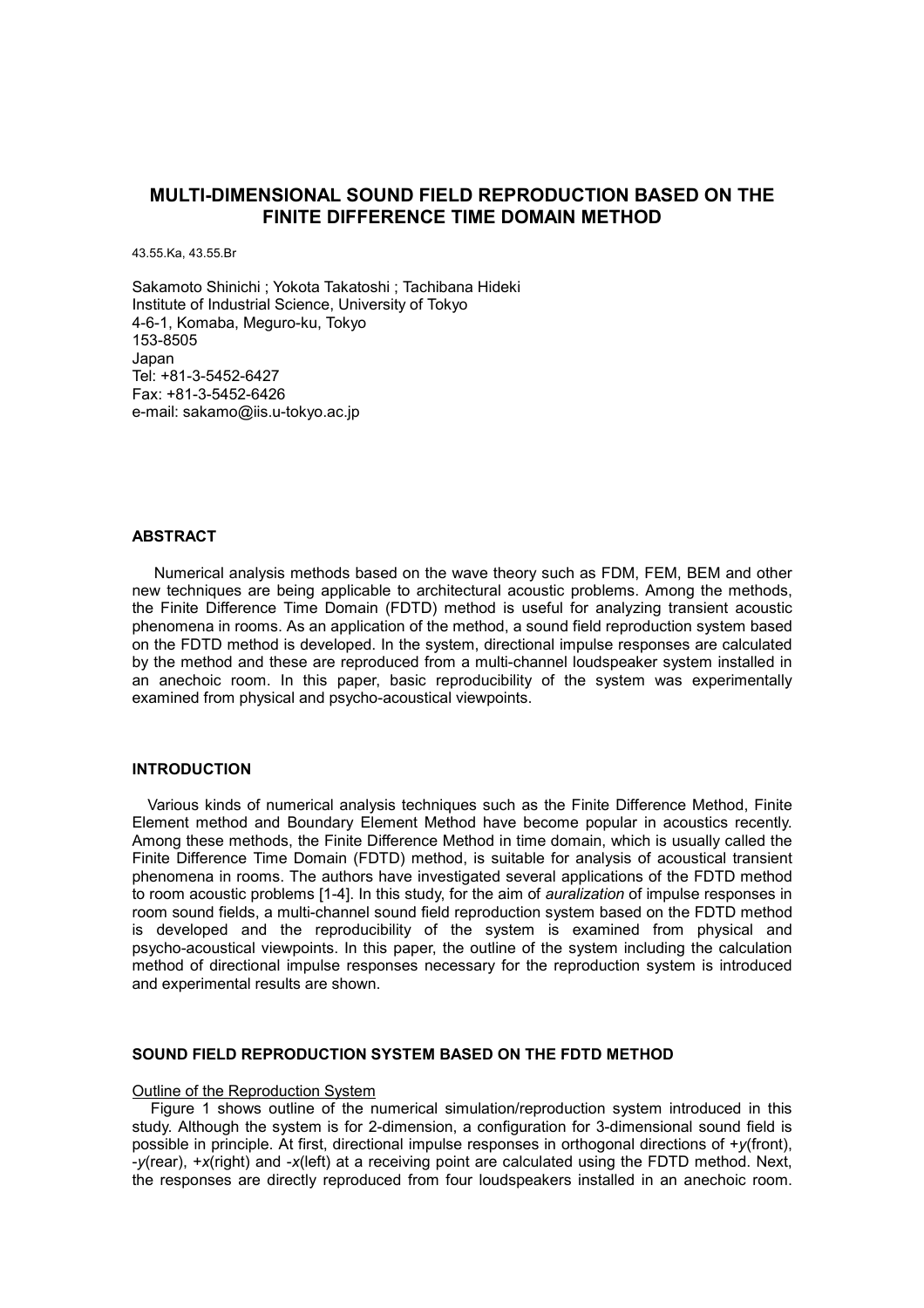The loudspeakers are arranged to be equidistant and orthogonal directions in a plane. By the system, 2-dimensional sound field assumed in a numerical simulation is realized in an anechoic room. The idea of this system is based on the 6-channel recording/reproduction system developed in our laboratory [5].



Fig.1 Numerical sound field simulation system

Calculation of Directional Impulse Responses by the FDTD Method

The sound wave in a 2-dimensional sound field is described by the following differential equations. Equations (1) and (2) are momentum equations in *x*- and *y*- directions, respectively, and Eq. (3) is the continuity equation.

$$
\frac{\partial p(x, y, t)}{\partial x} + \rho \frac{\partial u_x(x, y, t)}{\partial t} = 0
$$
\n(1)

$$
\frac{\partial p(x, y, t)}{\partial y} + \rho \frac{\partial u_y(x, y, t)}{\partial t} = 0
$$
\n(2)

$$
\frac{\partial p(x, y, t)}{\partial t} + \kappa \left( \frac{\partial u_x(x, y, t)}{\partial x} + \frac{\partial u_y(x, y, t)}{\partial y} \right) = 0
$$
\n(3)

where,  $p$  is the sound pressure,  $u_x$  and  $u_y$  are the particle velocities in  $x$ - and  $y$ - directions, respectively,  $\rho$  is the density of the air and  $\kappa$  is the volume elastic modulus of the air. The spatial and time derivatives in Eqs.(1) to (3) are approximated by centered finite differences. By adopting the staggered grid system with square-grids (∆*x*=∆*y* ≡ ∆*h*) as shown in Fig.2, the following equations are obtained for the discrete system.

$$
u_x^{n+1}(i+1/2,j) = u_x^n(i+1/2,j) - \frac{\Delta t}{\rho \Delta h} \left\{ p^{n+1/2}(i+1,j) - p^{n+1/2}(i,j) \right\}
$$
 (4)

$$
u_{y}^{n+1}(i, j+1/2) = u_{y}^{n}(i, j+1/2) - \frac{\Delta t}{\rho \Delta h} \left\{ p^{n+1/2}(i, j+1) - p^{n+1/2}(i, j) \right\}
$$
(5)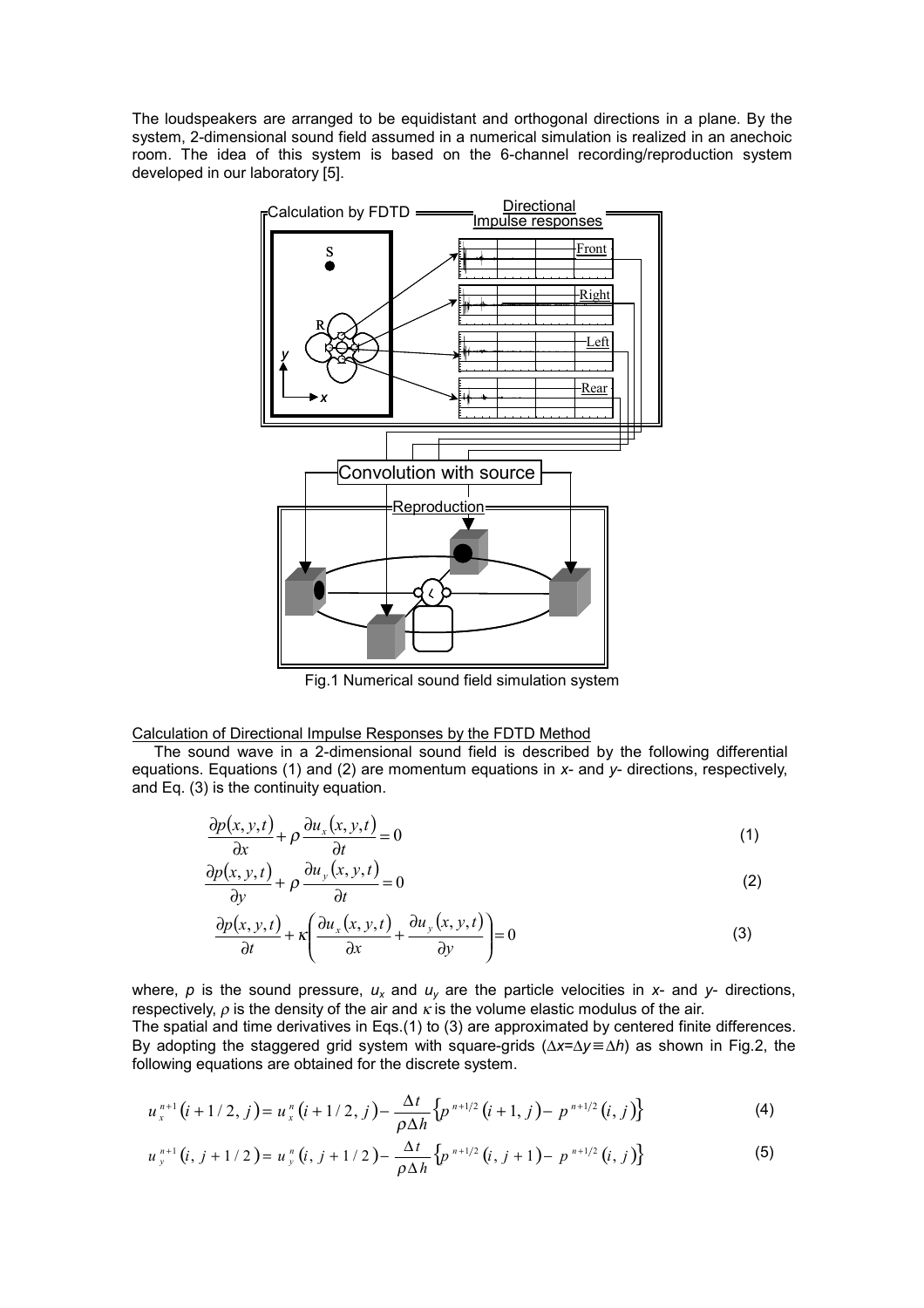$$
p^{n+1/2}(i,j) = p^{n-1/2}(i,j) - \kappa \Delta t \left\{ \frac{u_x^n(i+1/2,j) - u_x^n(i-1/2,j)}{\Delta h} + \frac{u_y^n(i,j+1/2) - u_y^n(i,j-1/2)}{\Delta h} \right\}
$$
(6)

where, ∆*t* is the discrete time step, and ∆*h* is the spatial interval. Indices *n*, *n*+1/2, *n*-1/2 and *n*+1 denote time steps.

As the initial condition, a continuous distribution of sound pressure expressed by the following equation and shown in Fig.3 was set so as to assume an impulse source.

$$
p(x, y) = \begin{cases} 1 + \cos \pi \left( \frac{r}{N \Delta h} \right) & (r < N \Delta h) \\ 0 & (r > N \Delta h) \end{cases}
$$

(7)

where,  $r$  is the distance from the source point  $(x_{_0}, y_{_0})$  given by  $(x-x_0)^2 + (y-y_0)^2$  $r = \sqrt{(x-x_0)^2 + (y-y_0)^2}$  . *N* is the parameter indicating the spatial extent of the impulsive source and is set to be 10 in this study. Under such an initial condition, the sound pressure and particle velocities at each grid point were successively calculated according to Eqs. (4), (5) and (6).





assuming the impulse

In order to obtain a directional impulse response, direction of sound incidence to the receiving point must be identified. For the purpose, sound intensity in x– and y– directions is calculated. In the grid system shown in Fig. 2, the sound intensity  $I_x^n(i, j)$  and  $I_y^n(i, j)$  at the grid point  $(i, j)$ are approximately calculated using the sound pressure and particle velocities in *x*– and *y*– directions as follows.

$$
I_x^{n+1/2}(i,j) = p^{n+1/2}(i,j)\frac{u_x^n(i+1/2,j) + u_x^n(i-1/2,j)}{2}
$$

(8)

$$
I_{y}^{n+1/2}(i,j) = p^{n+1/2}(i,j)\frac{u_{y}^{n}(i,j+1/2) + u_{y}^{n}(i,j-1/2)}{2}
$$

(9)

Thus, the incidence angle  $\theta$  is calculated as follows.

$$
\theta = \tan^{-1}\left(\frac{I_y^n(i,j)}{I_x^n(i,j)}\right)
$$

(10)

The directional sound pressure response is obtained using the sound pressure  $p^{n+1/2}(i, j)$ and a directivity factor  $f(\theta)$  as follows. In this study, a cardioid shown in Eq. (12) was chosen as the directivity function. (The authors are examining the applicability of other functions.)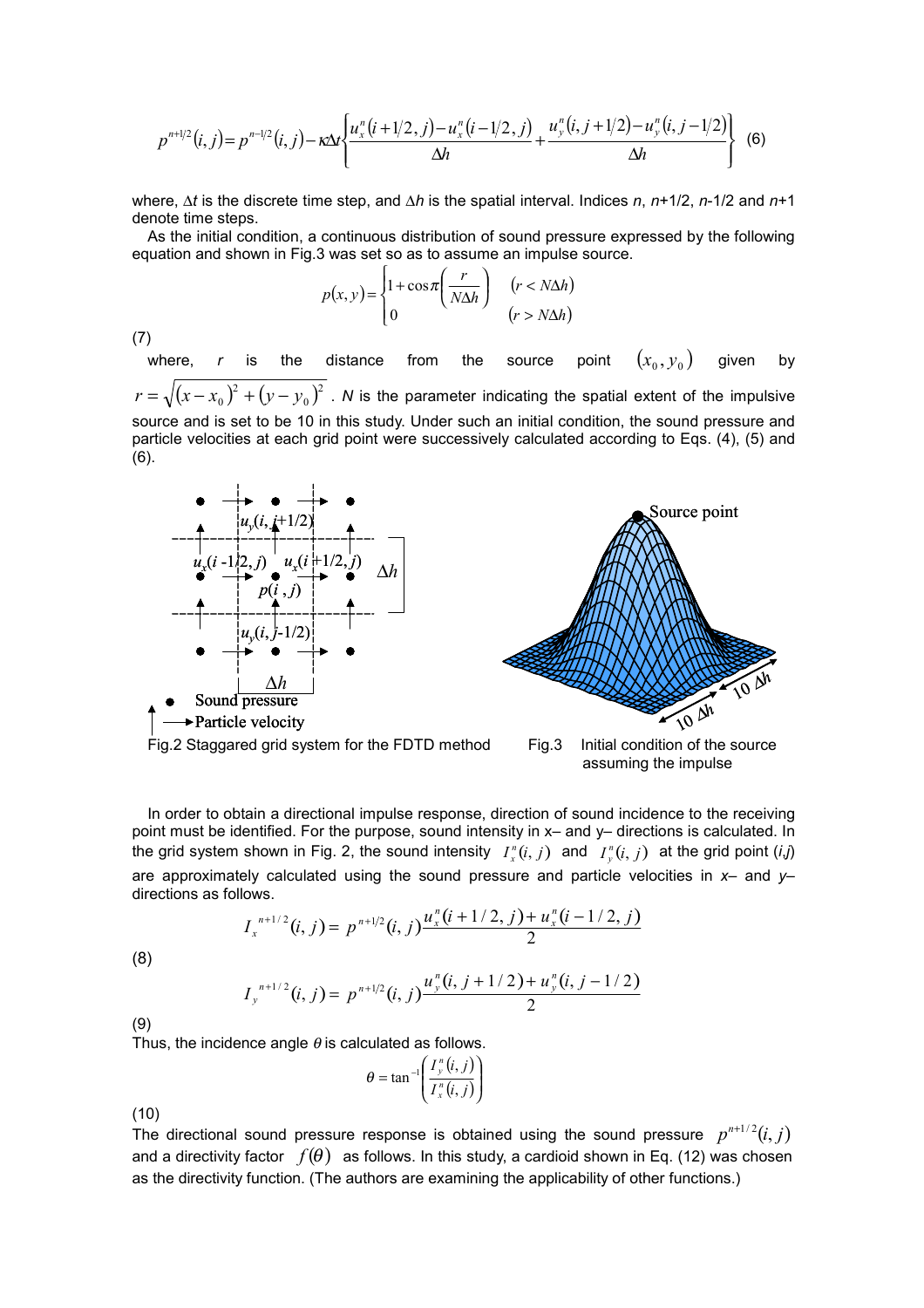$$
p_{dir}^{n+1/2}(i,j) = p^{n+1/2}(i,j) \cdot f(\theta)
$$

(11)

$$
f(\theta) = \frac{1 + \cos \theta}{2}
$$

(12)

## **EXPERIMENTAL INVESTIGATION ON REPRODUCIBILITY OF THE SYSTEM**

 In order to see reproducibility of the system, experimental studies from physical and psycho-acoustical viewpoints were performed. Figure 4 shows the sound field under investigation. Sound sources  $(S_0$  to  $S_{90}$ ) were set 10 m distant from a receiving point R every 15 degrees of incidence angle in a free field. For each source, directional impulse responses at R were calculated. In the calculation, spatial grid size ∆*h* and time interval ∆*t* were set to be 0.02 m and 0.04 ms, respectively. As a free field boundary condition, normal acoustic impedance of ρ*c* was assumed on the hypothetical boundaries. Calculated directional impulse responses were convolved with a white noise with frequency components lower than 1.4 kHz (cut off frequency of 1k Hz band in 1/1 octave).



and receiving point

#### Sound Intensity Measurement

 In order to see physical reproducibility of the system, the test signal was reproduced from the system installed in an anechoic room and sound intensity at the center point was measured. Figure 5 (a), (b) and (c) show the experimental results. Length and direction of the arrows indicate magnitude and incidence angle of the measured sound intensity. For all frequencies, directions of measured sound intensity agree well with sound incidence directions assumed in the simulation model.



# Sound Source Localization Test

 Next, in order to see the reproducibility from a psycho-acoustical viewpoint, sound localization test was performed. As shown in Fig.6, the interrupted test signal was reproduced in the system from 0 to 330 degrees in every 30 degrees randomly, and a subject sitting at the center point of the system answered the incidence angles. Figure 7 shows the average of the results for nine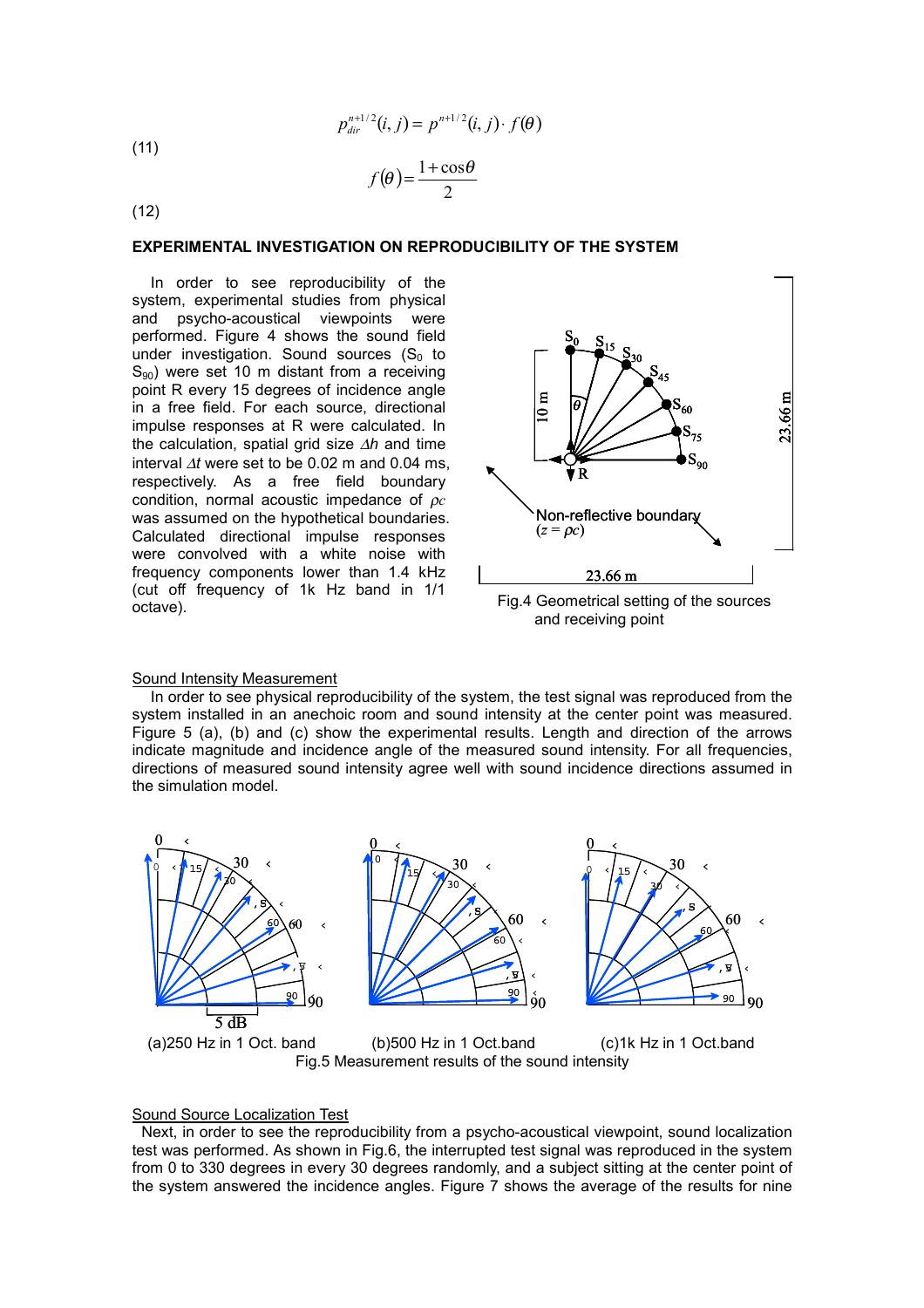

subjects. Simulated directions and perceived directions by the subjects are in good agreement.



## **EXAMPLE OF NUMERICAL SIMULATION**

Figure 8 shows a 2-D rectangular room under investigation. The room has triangular diffusers along the sidewalls. In the room, directional impulse responses at receiving point *R* were calculated. In addition, the transient sound pressure distribution in the room was calculated.



receiving point